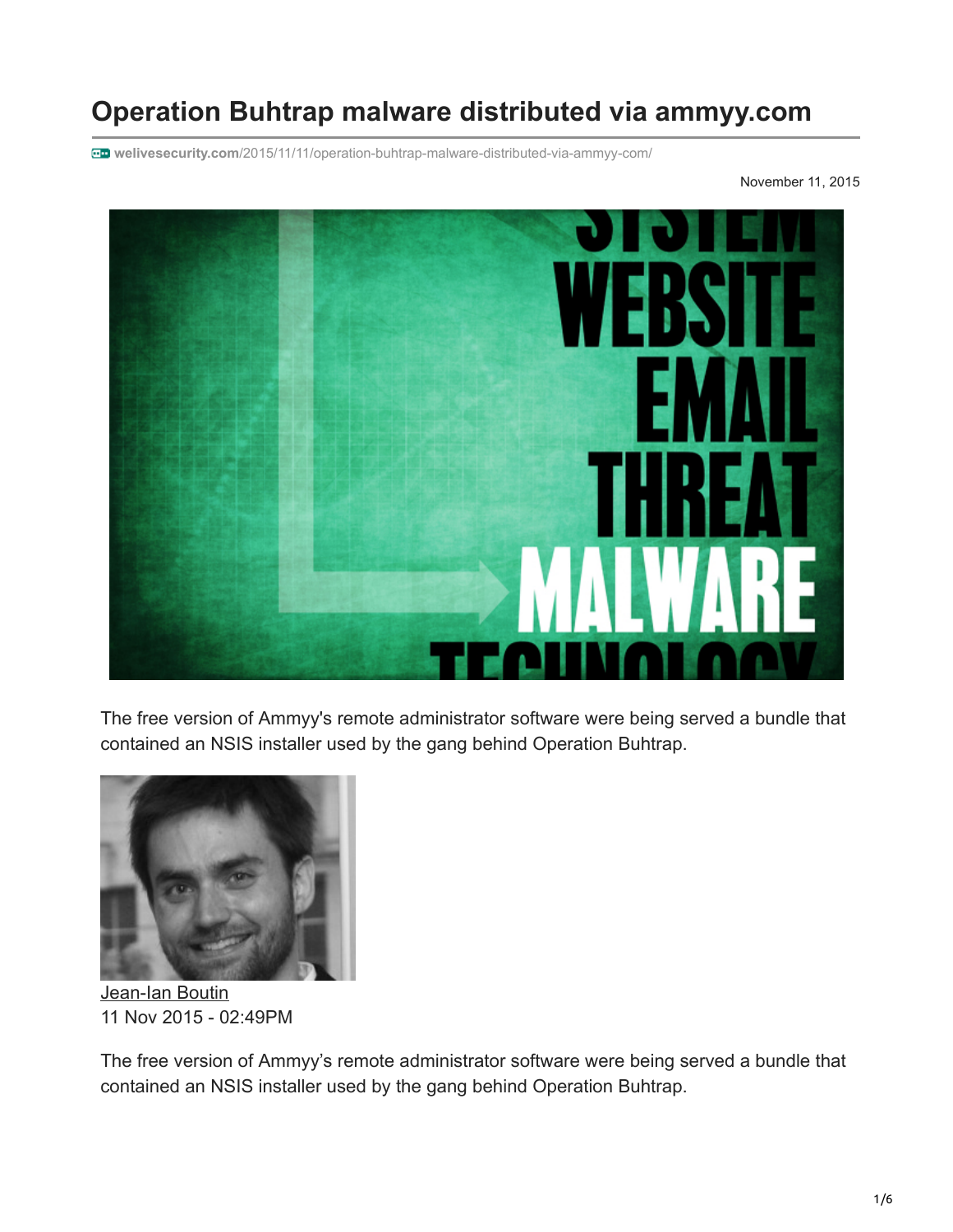We noticed in late October that users visiting the Ammyy website to download the free version of its remote administrator software were being served a bundle containing not only the legitimate Remote Desktop Software *Ammyy Admin*, but also an NSIS (Nullsoft Scriptable Installation Software) installer ultimately intended to install the tools used by the [Buhtrap gang](https://www.welivesecurity.com/2015/04/09/operation-buhtrap/) to spy on and control their victims' computers.



Figure 1 – Ammyy.com legitimate website

While *Ammyy Admin* is legitimate software, it has a long history of being [used by fraudsters](https://www.welivesecurity.com/2012/08/24/ammyy-warning-against-tech-support-scams/). [As a result, several security products, such as ESET's, detect it as a Potentially Unsafe](http://www.virusradar.com/en/glossary/pua) Application. However, it is still widely used, notably in Russia.

As noted in our previous blog on **[Buhtrap](https://www.welivesecurity.com/2015/04/09/operation-buhtrap/)**, this gang has been actively targeting Russian businesses, mostly through spear-phishing. It is thus interesting to see them add strategic web compromises to their arsenal. As remote administrator software is routinely used by businesses, it definitely makes sense for this gang to try to compromise visitors to this site. It's worth noting that Ammyy's website lists clients that include the top 500 Fortune companies as well as Russian banks.

## **The compromise**

It appears Ammyy's website is now clean and serves the malware-free *Ammyy Admin* remote administrator package, but for about a week, visitors were downloading an installer that contained both malware and the Ammyy product. After investigation, different malware families were found to have been distributed through Ammyy's website. The timeline below shows which and when.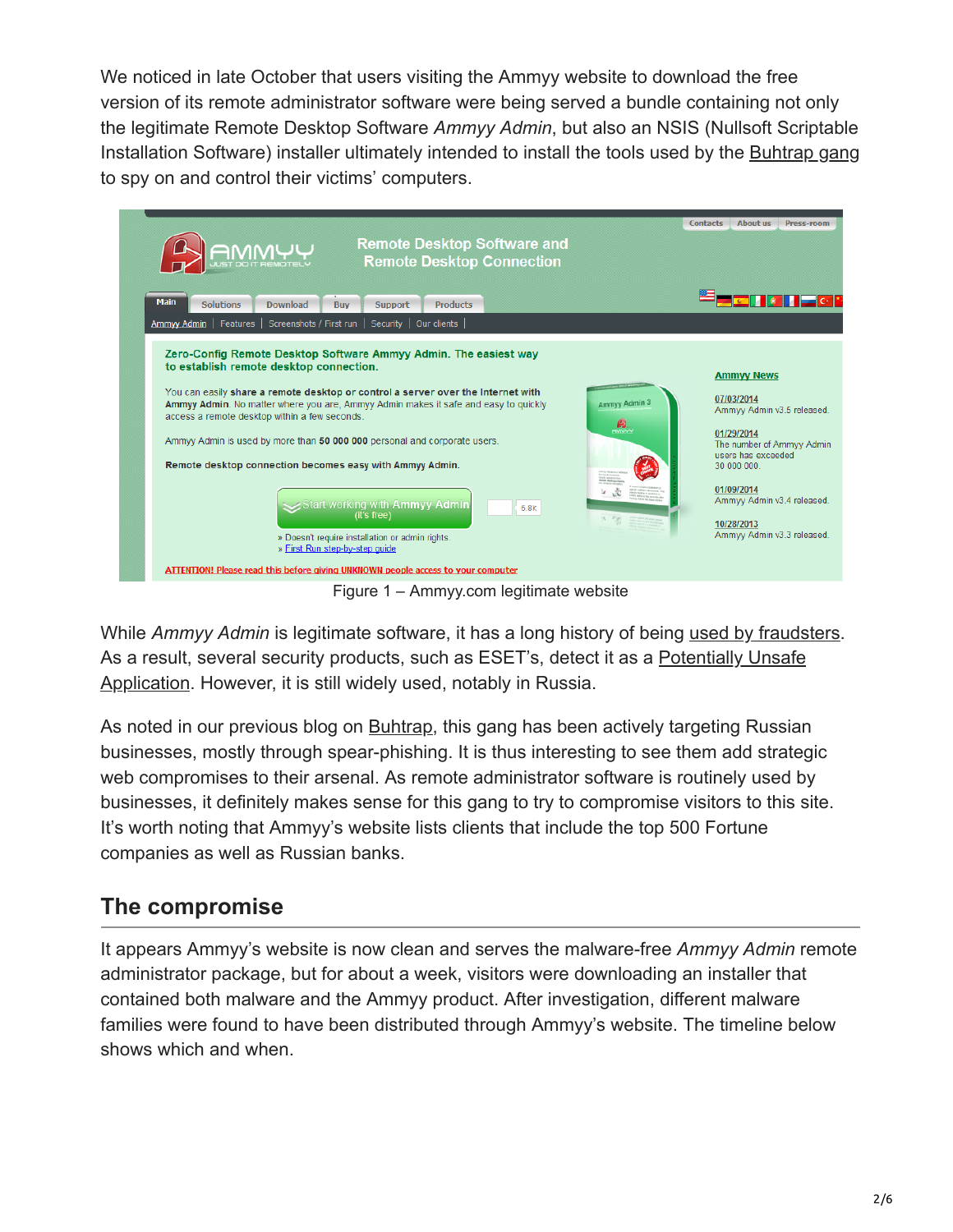| 10/26/2015                         | 10/29/2015                               | 10/30/2015       | 11/02/2015       | 11/02/2015                  |  |
|------------------------------------|------------------------------------------|------------------|------------------|-----------------------------|--|
| Ammyy<br>$\geq$<br>Lurk downloader | Ammyy<br><b>All Contracts</b><br>CoreBot | Ammyy<br>Buhtrap | Ammyy<br>Ranbyus | Ammyy<br><b>Netwire RAT</b> |  |

The first malware we saw was the [lurk downloader,](http://www.secureworks.com/cyber-threat-intelligence/threats/malware-analysis-of-the-lurk-downloader/) which was distributed on October 26<sup>th</sup>. We then saw [Corebot](https://securityintelligence.com/watch-out-for-corebot-new-stealer-in-the-wild/) on the 29<sup>th</sup>, Buhtrap on the 30<sup>th,</sup> and finally, Ranbyus and the Netwire RAT on November 2<sup>nd</sup>.

Although these families are not linked together, the droppers that might have been downloaded from Ammyy's website were the same in every case. The executable would install the real Ammyy product, but would also launch a file called either AmmyyService.exe or AmmyySvc.exe which contained the malicious payload. Thus, it is quite possible that the cybercriminals responsible for the website hack sold access to different groups.

## **Buhtrap**

The install package behaves in exactly the same way as described in our previous [blog](https://www.welivesecurity.com/2015/04/09/operation-buhtrap/). It first fingerprints the system by looking at software installed on the computer and at what URLs have been visited. It then downloads an additional package if the system is deemed valuable. This downloader is signed with the following certificate: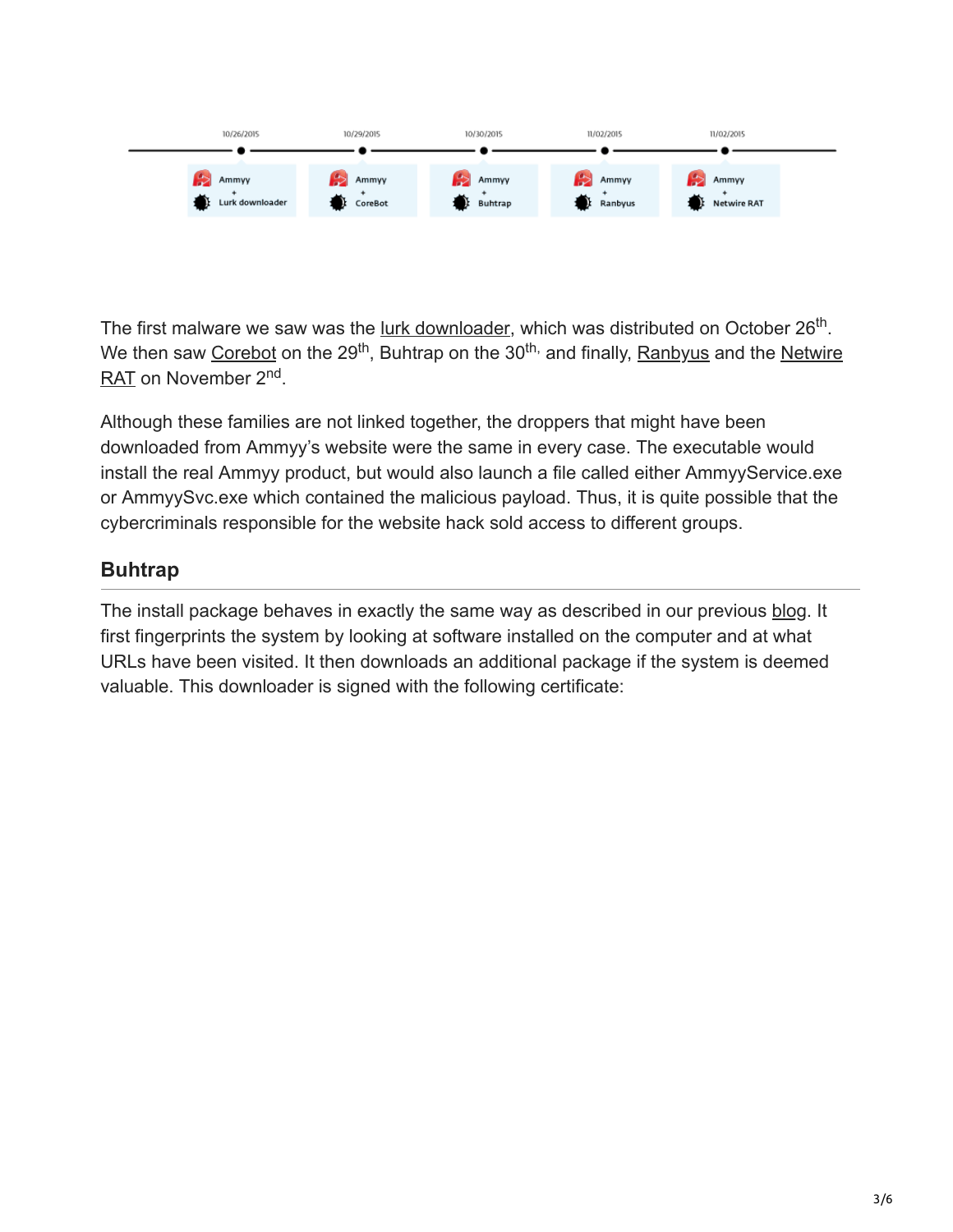| General   Advanced           |                                                                       |                                      |
|------------------------------|-----------------------------------------------------------------------|--------------------------------------|
|                              | <b>Digital Signature Information</b><br>This digital signature is OK. |                                      |
| Signer information           |                                                                       |                                      |
| Name:                        | Aliance:                                                              |                                      |
| E-mail:                      | Mot available.                                                        |                                      |
| Signing time:                |                                                                       | Friday, October 30, 2015 11:08:29 AM |
|                              |                                                                       | <b>View Certificate</b>              |
| Countersignatures            |                                                                       |                                      |
| Name of signer:              | E-mail address:                                                       | Timestamp                            |
| Symantec Time  Not available |                                                                       | Friday, October 30,                  |
|                              |                                                                       | Details                              |
|                              |                                                                       | OK.                                  |

Figure 2 – Downloader's certificate

We notified Comodo which promptly revoked this certificate. The downloaded package is used to spy on the system and ultimately run code to log all keystrokes, enumerate smart cards and communicate with C&C servers. This module has exactly the same functionalities as the one that we analyzed previously and is loaded in memory through a DLL sideloading technique. The main difference this time is that the legitimate application that is used for DLL sideloading is no longer Yandex Punto, but a program called [The Guide](http://theguide.sourceforge.net/), a two-pane extrinsic [outliner](https://en.wikipedia.org/wiki/Outliner).

Operation Buhtrap is still ongoing and we regularly see new updates coming from the malware's authors. This group, in much the same way as the [Carbanak gang](https://www.welivesecurity.com/2015/09/08/carbanak-gang-is-back-and-packing-new-guns/), is using techniques that we are accustomed to see in targeted attacks. The fact that they now use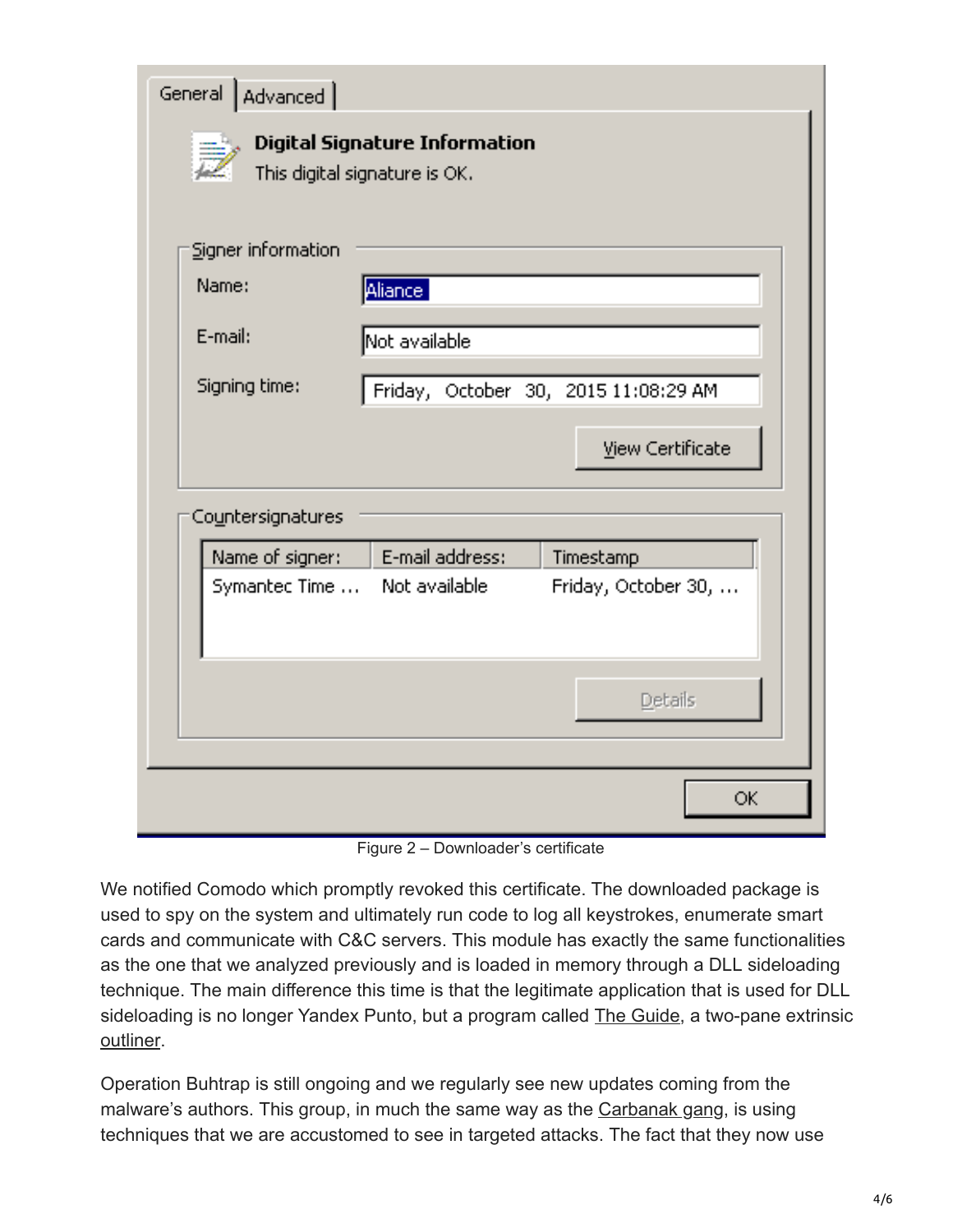strategic web compromises is another sign of the closing gap between techniques used by cybercriminals and by APT actors.

If you downloaded and installed *Ammyy Admin* recently, your computer might be compromised by one of the malware described above. Since we do not know exactly when the attack started nor if the site is still compromised, we recommend that you take precautionary measures and use or install a security product to scan and protect your computer.

We tried to contact Ammyy's developers about this problem for several days and in different ways, but did not receive an answer from them. As *Ammyy Admin* is widely used, we wanted to warn its users about this security problem.

*Special thanks to Anton Cherepanov, Peter Košinár and Jan Matušík for their help in this analysis.*

| <b>Indicator</b>                                                          | <b>Value</b>                                                   |
|---------------------------------------------------------------------------|----------------------------------------------------------------|
| Ammyy + Lurk downloader<br>(Win32/TrojanDropper.Agent.REV)<br>bundle SHA1 | 11657755FAD6F7B8854959D09D5ED1E0DE01D485                       |
| Ammyy + CoreBot<br>(Win32/Agent.RLY) bundle SHA1                          | 92CF622E997F43C208DD3835D87A9B984CE73952                       |
| Ammyy + Buhtrap<br>(NSIS/TrojanDownloader.Agent.NSU)<br>bundle SHA1       | 44769DD6A5291D1EAC79E78FEE3ED1F147990120                       |
| Ammyy + Buhtrap<br>(NSIS/TrojanDownloader.Agent.NSU)<br>bundle SHA1       | 39CE37DC0E3009E536416F5CE25C0E538CBE41E0                       |
| Ammyy + Ranbyus<br>(Win32/Spy.Ranbyus.L) bundle SHA1                      | 2A336AC995B6526529E01EB6303E229E40D99763                       |
| Ammyy + Netwire RAT<br>(Win32/Spy.Weecnaw.A) bundle<br>SHA <sub>1</sub>   | 10C22B70899E0F0B741C8E10964E663EBD73F4FD                       |
| Certificate thumbprint                                                    | 71 49 30 ac cf 5d 9a 7f fc d7 8c 0b 58 aa a5 a7 95 38<br>51 be |
| Certificate serial number                                                 | 00 8b 2f fa 23 26 66 36 f2 30 77 82 66 bb 32 41 47             |
| Buhtrap downloaded package<br>(Win32/RA-based.AB) SHA1                    | 07F0B293F29EF13C61B33453E50C8C79C69BF22B                       |
| Buhtrap downloaded package URL                                            | http://shevi-reg.com/bor/notepad.cab                           |